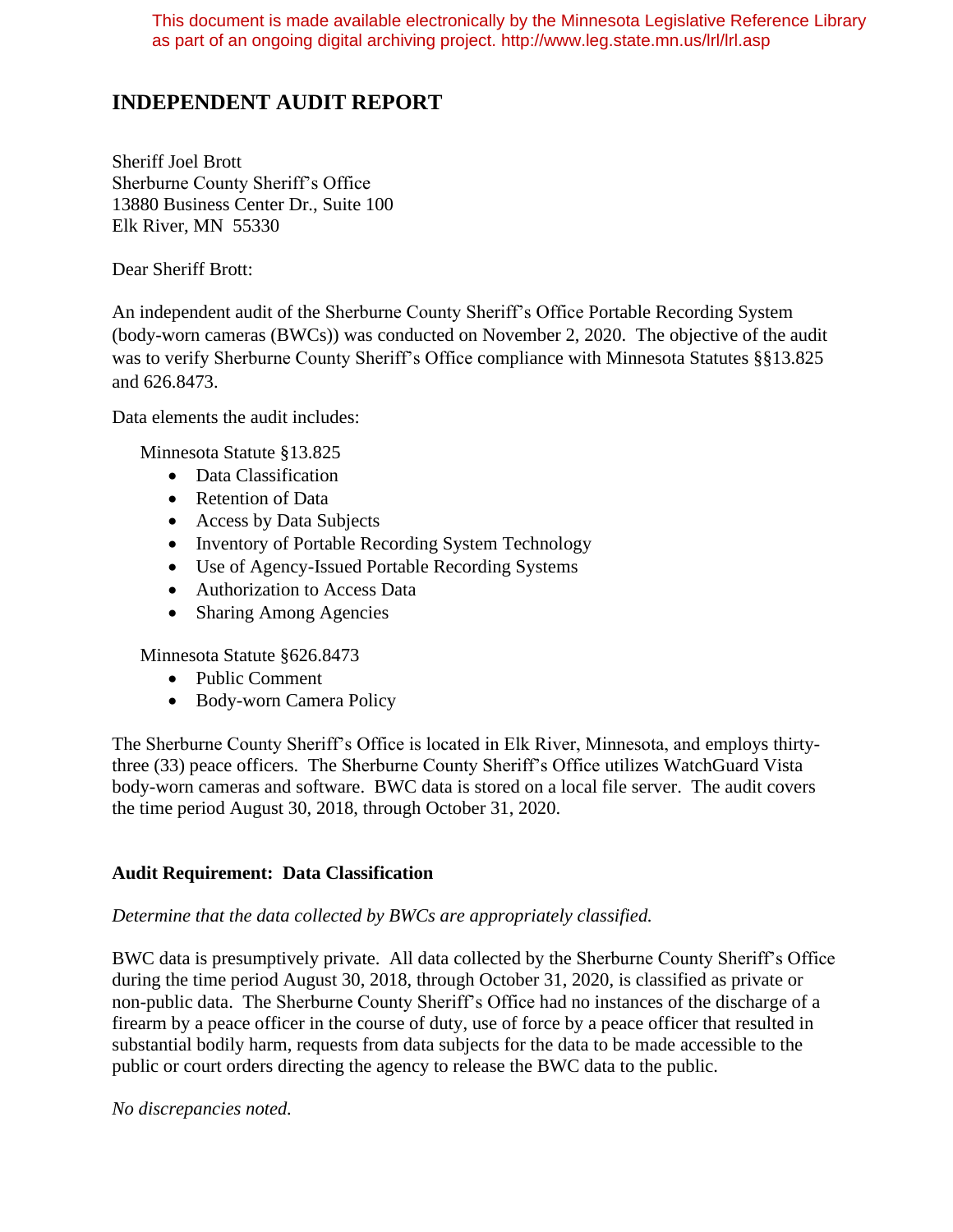#### **Audit Requirement: Retention of Data**

*Determine that the data collected by BWC's are appropriately retained and destroyed in accordance with statutes.*

The Sherburne County Sheriff's Office utilizes the General Records Retention Schedule for Minnesota Counties and agency specified retention periods in WatchGuard. At the conclusion of a BWC recording, a WatchGuard category type is assigned. Each WatchGuard category type has an associated retention period. Upon reaching the retention date, data is systematically deleted. Active BWC data is accessible in the WatchGuard Evidence Library.

Randomly selected videos from a server Purged Vista Events Report were verified against the record purge date, and each record was deleted in accordance with record retention. Records selected were from the time period August 30, 2018, through October 31, 2020. Deleted BWC video is not accessible in the WatchGuard Evidence Library. The Sherburne County Sheriff's Office has not received a request from a data subject to retain BWC data beyond the applicable retention period.

Supervisors monitor BWC data for proper categorization to ensure BWC data are appropriately retained and destroyed.

*No discrepancies noted.*

### **Audit Requirement: Access by Data Subjects**

*Determine that individuals who are the subject of collected data have access to the data, and if the data subject requests a copy of the data, other individuals who do not consent to its release must be redacted.*

BWC data is available and access may be requested by submission of a Sherburne County Data Request Form. During the audit period, the Sherburne County Sheriff's Office had received no requests to view BWC data but did receive requests for copies of BWC data from data subjects. Data subjects other than the requestor were redacted.

*No discrepancies noted.*

### **Audit Requirement: Inventory of Portable Recording System Technology**

*Determine the total number of recording devices owned and maintained by the agency; a daily record of the total number of recording devices actually deployed and used by officers, the policies and procedures for use of portable recording systems by required by section 626.8473; and the total amount of recorded audio and video collected by the portable recording system and maintained by the agency, the agency's retention schedule for the data, the agency's procedures*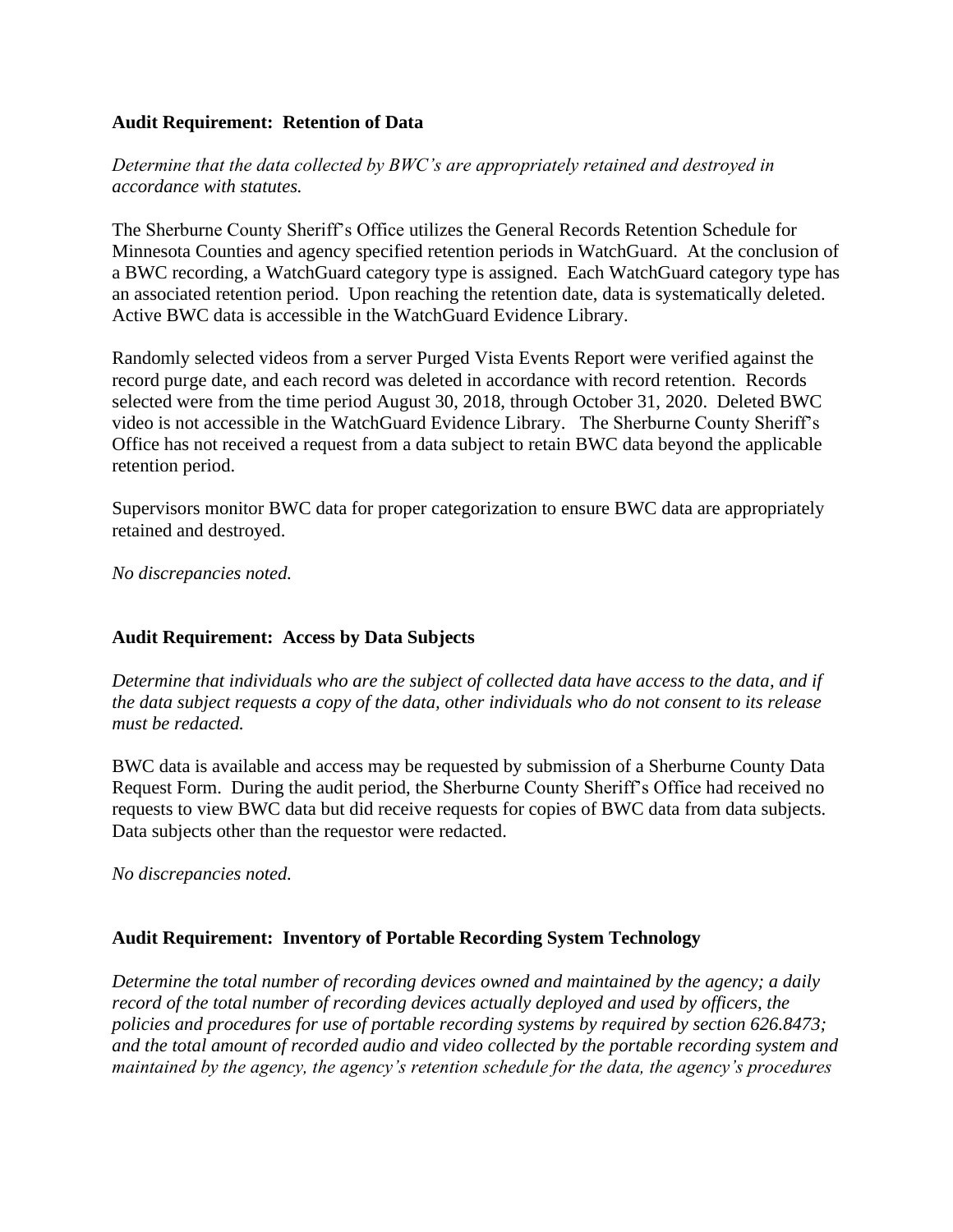*for destruction of the data, and that the data are available to the public.*

Sherburne County Sheriff's Office BWC inventory consists of thirty-four (34) devices. Device inventory is maintained in the WatchGuard Evidence Library.

The Sherburne County Sheriff's Office has established and enforces a BWC policy that governs the use of portable recording systems by deputies while in the performance of their duties. The Sherburne County Sheriff's Offices BWC policy requires deputies ensure that their BWC is working properly at the beginning of each shift and to promptly report any malfunctions to their supervisor. During implementation, deputies were trained on the use of the BWC system by a WatchGuard trainer and train-the-trainer process. Newly hired officers are trained as part of their field training program.

A review of randomly selected dates from the patrol schedule were verified against the Vista Active and Purged Event Reports and confirmed that recording devices are being deployed and activated by officers.

The total amount of active data is accessible in the WatchGuard Evidence Library. Total amount of active and deleted data is documented in the server Active and Purged Vista Events Reports.

The Sherburne County Sheriff's Office utilizes the General Records Retention Schedule for Minnesota Counties and agency specified retention in WatchGuard. BWC video is fully deleted from the local file server upon the scheduled deletion date. Meta data and audit trail information are maintained on the server. BWC data is available upon request, and access may be requested by submission of a Sherburne County Data Request Form.

*No discrepancies noted.*

## **Audit Requirement: Use of Agency-Issued Portable Recording Systems**

*Determine if peace officers are only allowed to use portable recording systems issued and maintained by the officer's agency.*

The Sherburne County Sheriff's Office BWC policy states that deputies may use only department-issued BWCs in the performance of official duties for the agency or when otherwise performing authorized law enforcement services as an employee of the office.

*No discrepancies noted.*

### **Audit Requirement: Authorization to Access Data**

*Determine if the agency complies with sections 13.05, Subd. 5, and 13.055 in the operation of portable recording systems and in maintaining portable recording system data.*

Supervisors conduct monthly random reviews of BWC data to ensure proper labeling and compliance with policy.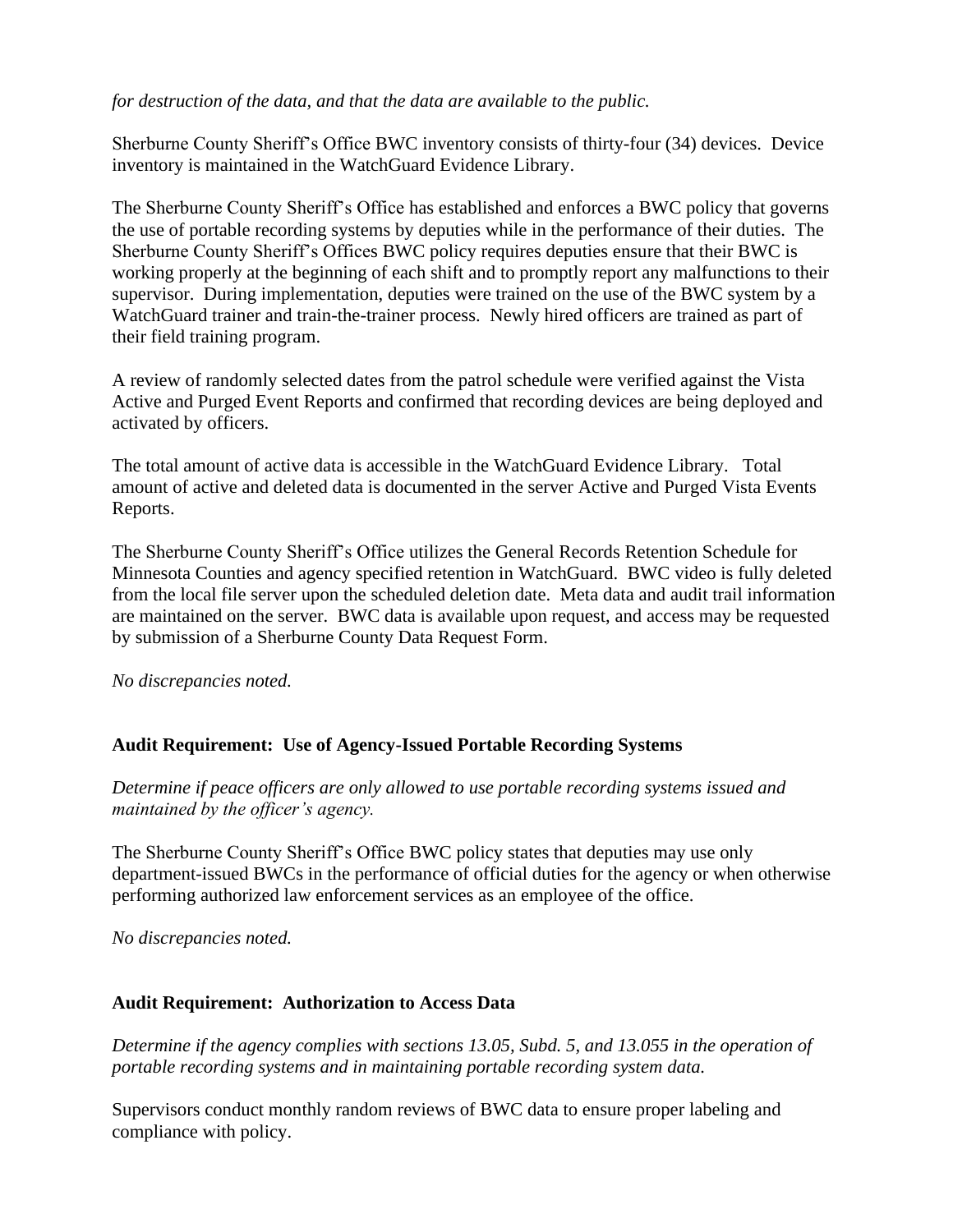User access to BWC data is managed by the assignment of group roles and permissions in WatchGuard. Permissions are based on staff work assignments. Agency personnel may access BWC data for legitimate law enforcement or data administration purposes. Agency personnel are prohibited from accessing BWC data for non-business reasons and from sharing the data for non-law-enforcement-related purposes. The agency's BWC policy governs access to and sharing of data. Access to data is captured in the audit trail.

When BWC data is deleted from WatchGuard, its contents cannot be determined.

The Sherburne County Sheriff's Office has had no security breaches. FBI and BCA CJIS security audits were conducted in 2017.

*No discrepancies noted.*

## **Audit Requirement: Sharing Among Agencies**

*Determine if nonpublic BWC data is shared with other law enforcement agencies, government entities, or federal agencies.*

The Sherburne County Sheriff's Office BWC policy allows for the sharing of data with other law enforcement agencies, prosecutors, courts and other criminal justice entities as provided by law. Sharing of data is documented in the Records Management System.

*No discrepancies noted.*

### **Audit Requirement: Biennial Audit**

*Determine if the agency maintains records showing the date and time the portable recording system data were collected, the applicable classification of the data, how the data are used, and whether data are destroyed as required.* 

The WatchGuard Evidence Library, the server Active Data Report, and the server Purged Data Report document the date and time portable recording system data was collected, the retention period of the data, and the destruction date of the data. The Records Management System documents how the data are used and shared.

*No discrepancies noted.*

### **Audit Requirement: Portable Recording System Vendor**

*Determine if portable recording system data stored in the cloud, is stored in accordance with security requirements of the United States Federal Bureau of Investigation Criminal Justice Information Services Division Security Policy 5.4 or its successor version.*